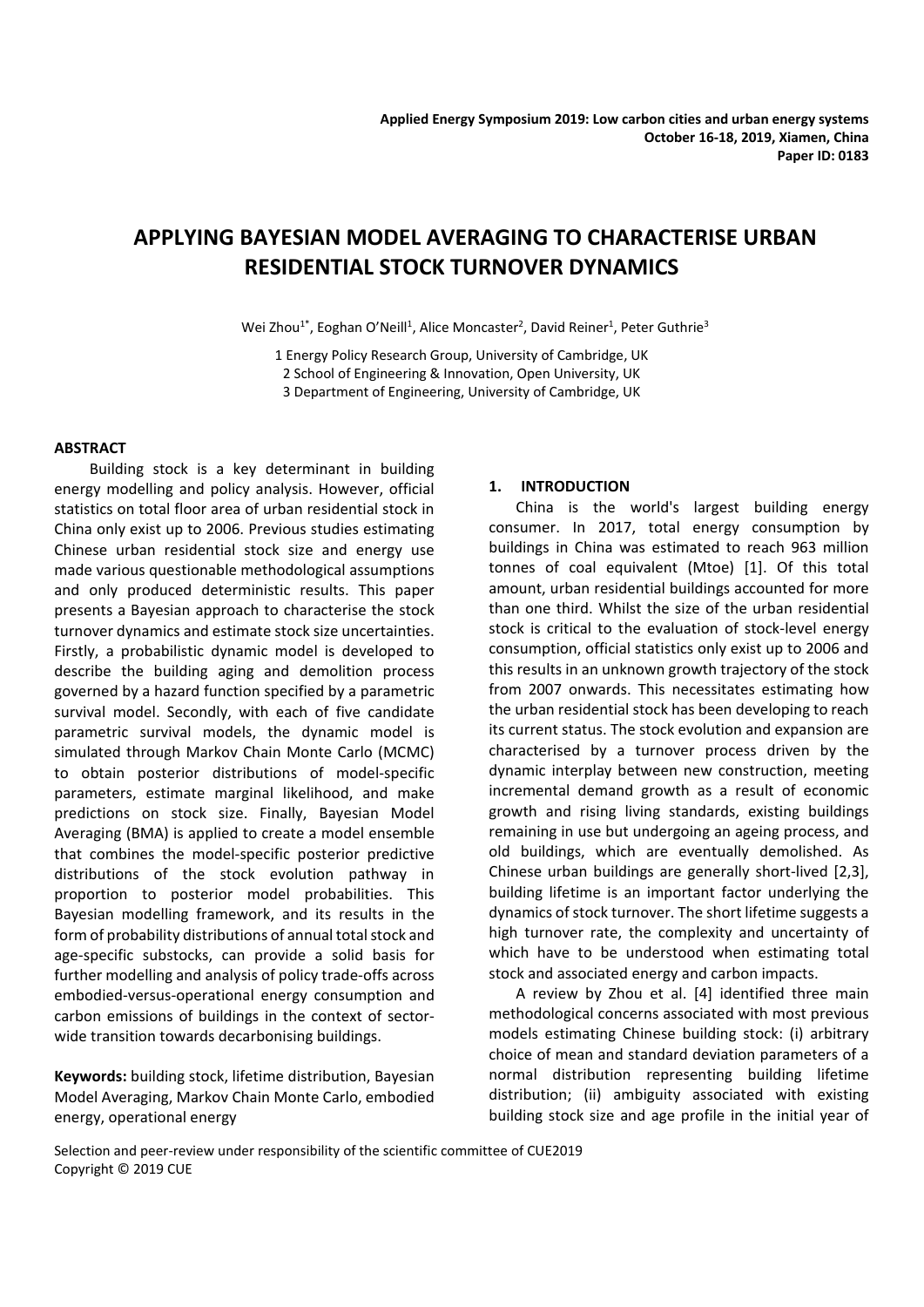modelling; and (iii) use of per capita floor area data leading to inflated estimates. Whilst Cai et al. [3] and Zhou et al. [4] partially addressed these issues by calibrating building lifetime distribution parameters using statistics on floor area, fundamentally they took a frequentist approach and produced single point estimates of distribution parameters leading to a single profile of building lifetime without characterisation of uncertainty. In this context, model parameters are treated as being fixed. And the calibration is conditional upon the model structure as given, thereby neglecting the model uncertainty.

In contrast, a Bayesian approach, adopted by this study, treats parameters as random variables and derives posterior distributions of parameters by taking account of both prior knowledge about parameter values and the likelihood of observing empirical data given certain parameter values. For a given model, this presents a full picture of the likely parameter space, thus enabling a good understanding of the global shape of the distribution. Such a distribution allows parameter uncertainties to be propagated through to emergent behaviours of model outputs. Moreover, a Bayesian approach allows the model uncertainty to be estimated. Through Bayesian Model Averaging (BMA), predictions made by individual models are combined in proportion to posterior model probabilities.

In particular, from a policy-making perspective, a probabilistic model offers the ability to generate probability distributions over outcomes of policy scenarios. This is important in the context of decarbonising the generally short-lived Chinese buildings, where the operational and embodied energy is likely to create a strategic trade-off. Taking a Bayesian approach, a probabilistic model incorporating building stock turnover, energy and carbon will enable future research investigating the probability that one policy, e.g., extending building lifetime to avoid embodied energy, as compared to another policy, e.g. accelerating stringency of new building design standards, would yield a more favourable outcome of stock-level decarbonisation. This is the overarching objective that motivates this study as an integral part of future research involving a fully-fledged building energy model.

Based on the above considerations, this study applies BMA to develop a probabilistic dynamic model to predict Chinese urban residential stock for the recent historical period of 2006 to 2017. The rest of this paper is organised as follows. Section 2 develops the dynamic model for stock turnover and explains the concepts and

implementation of BMA. Section 3 presents key results, including posterior model probabilities and posterior predictive distribution of building stock, and discusses further model applications and policy implications. Section 4 summarises the paper.

# **2. METHODOLOGY**

# *2.1 Building stock turnover model*

Estimating total building stock size requires understanding and modelling the stock turnover, which is characterised by the stock-level dynamics of construction of new buildings as inflow into the stock and demolition of old buildings as outflows from the stock. By the end of a year *t*, the total volume of demolition is the sum of all existing buildings constructed in previous years that have reached the end of their lifetimes in year *t*. The building stock is composed of new buildings constructed in year *t* and those buildings which were previously constructed but have not reached the end of their lifetimes.

Building lifetime is critical to the turn-over dynamics. Despite design lifetime required by building design regulations, often there is a lack of authoritative statistics relating to actual building lifetime data, particularly in developing countries. At a city or even country level, given the huge volume of buildings and significant heterogeneity in terms of their physical characteristics and socio-economic contexts, it is necessary to consider the uncertainties associated with building lifetime. It is unrealistic to assume that a cohort of buildings, i.e. those constructed in a given year, would be in service for exactly the same period and then demolished simultaneously.

This paper proposes to apply the concept of survival analysis [5]. It uses the probability density function (PDF) of a parametric survival model to approximate the likely lifetime distribution profile of a cohort of buildings, so as to recognise and represent the uncertainties associated with factors collectively influencing lifetime of buildings. Thus, in a given year, the proportion of demolished buildings in this cohort of buildings is modelled based on a hazard function. Conceptually, the hazard function represents the conditional probability that a building will expire in year *t*, provided that it has successfully survived to year *t-1*. Mathematically, the hazard function is the ratio of the lifetime PDF to the complement of lifetime cumulative distribution function (CDF).

Applying the above concept, the total stock in year *t* consists of a series of substocks of different ages: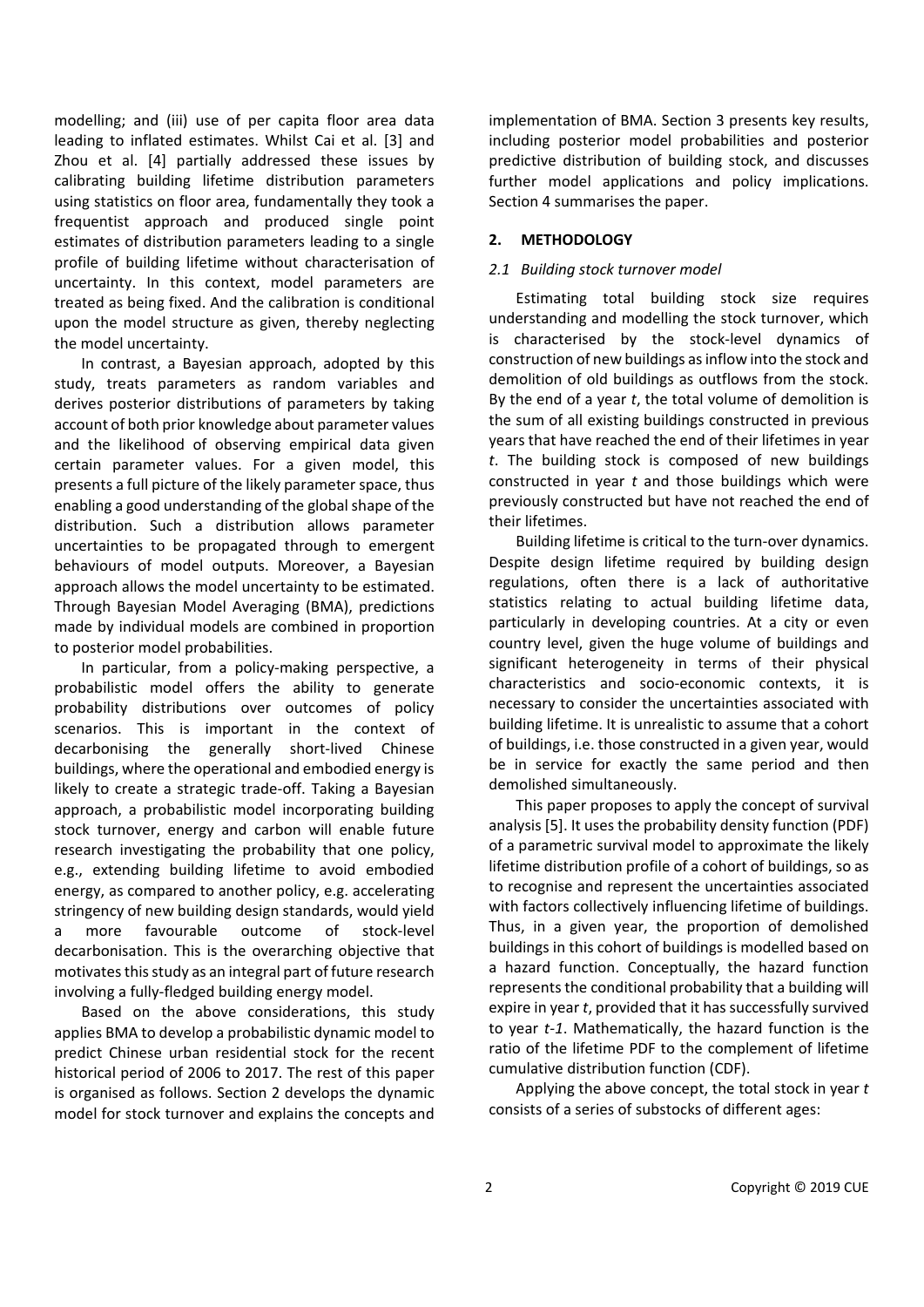$$
Stock_t = \sum_{j=t_0}^{t} substock_t[t-j]
$$
 (1)

Where  $\textit{substock}_t[t - j]$  represents buildings surviving in year *t* that are (t-j) years old. For new buildings constructed in year t, they are 0 years old and therefore denoted by  $substock<sub>t</sub>[0]$ .

The aging process undergone by any cohort of buildings is accompanied with annual demolition determined by age-specific hazard rates, *H(age)*. Therefore, the annual total demolition in year *t* is the sum of age-specific demolition of substocks at all ages.

$$
Demolition_t = \sum_{j=t_0}^t H(t-j) \text{substock}_t[t-j] \qquad (2)
$$

For a (t-j)-year-old substock in year *t*, its volume is determined by the aging process that it has undergone since it was constructed in year *j*.

$$
substock_t[t-j] = \left[\prod_{k=0}^{t-j} (1 - H(k))\right] substock_j[0] \quad (3)
$$

Therefore, equation (1) can be re-written as:

$$
Stockt = \sum_{j=t_0}^{t} subsetock_t[t-j]
$$
  
= 
$$
\sum_{j=t_0}^{t} \left\{ \left[ \prod_{k=0}^{t-j} (1 - H(k)) \right] subsetock_j[0] \right\}
$$
 (4)

In above equation (4), the age-specific hazard rate *H(k)* is determined by the parametric survival model chosen. Depending upon the specification, the hazard function of a survival model may or may not have a closed form expression.

#### *2.2 Bayesian modelling*

## 2.2.1 Statistical model

As described by equation (4), the deterministic component of the overall statistical model is the total building stock as the function of unknown parameters  $\theta$ of a chosen parametric survival model, e.g. Weibull distribution, and the known annual new cohort of buildings constructed over the historical period. This can be denoted by a function  $f(\theta, t)$ . The probabilistic component of the model is represented by an error term

 $\varepsilon_t$ , which is assumed to be normally distributed with mean zero and unknown variance  $\sigma^2$ , i.e.  $\varepsilon_t \sim N(0, \sigma^2)$ .  $f(\theta, t)$  describes the expectation of modelled building stock. Therefore, in the Bayesian framework, the total stock can be described by the overall probabilistic model as follows:

$$
Stock_t = f(\theta, t) + \varepsilon_t \tag{5}
$$

## 2.2.2 Bayesian model inference

In the context of the statistical model, let *D* represent empirically observed data of total stock  $v$ , and annual new buildings  $x$ , for the period of 1978 to 2006, i.e.  $D =$  $\{(x_i, y_i), i = 1978, 1979, \dots, 2006\}$ . According to Bayes' theorem, the posterior probability density  $p(\theta|D)$ , given the data D, is calculated as follows:

$$
p(\theta|D) = \frac{p(D|\theta)p(\theta)}{p(D)} = \frac{p(D|\theta)p(\theta)}{\int p(D|\theta)p(\theta)d\theta}
$$
 (6)

where  $p(\theta)$  is the prior distribution of  $\theta$ , representing subjective prior knowledge about  $\theta$ .  $p(D|\theta)$  is the likelihood function, which can be viewed as a function of  $\theta$  given the empirically observed data *D* which is considered fixed. It represents the likelihood that the given set of empirically observed data *D* is explained by the model with possible parameter values.  $p(D)$  is the marginal likelihood, which is an integration of  $p(D|\theta)$  over all possible values of  $\theta$  across its space and therefore is not a function of  $\theta$ , but a constant. This proportionality constant plays the role of normalizing the posterior density to ensure it integrates to 1.  $p(D)$  is also known as model evidence, because it provides evidence for a candidate model, which is critical in selecting and averaging models as discussed later.

The posterior distribution  $p(\theta|D)$  fully describes the uncertainty associated with the parameters. Essentially it updates the prior knowledge about the parameters in light of the empirical data. Generally, it is difficult or not possible to analytically express the posterior distribution. The solution is to instead simulate sample draws from the posterior distribution, such that the values of these samples are distributed approximately according to the posterior distribution of the parameters of interest. The samples enable calculation of point estimates of the parameters, such as mean, median, or mode. More importantly, the samples of parameters enable drawing samples from predictive distributions associated with model outputs, e.g. the annual total stock as the high-level emergent behaviour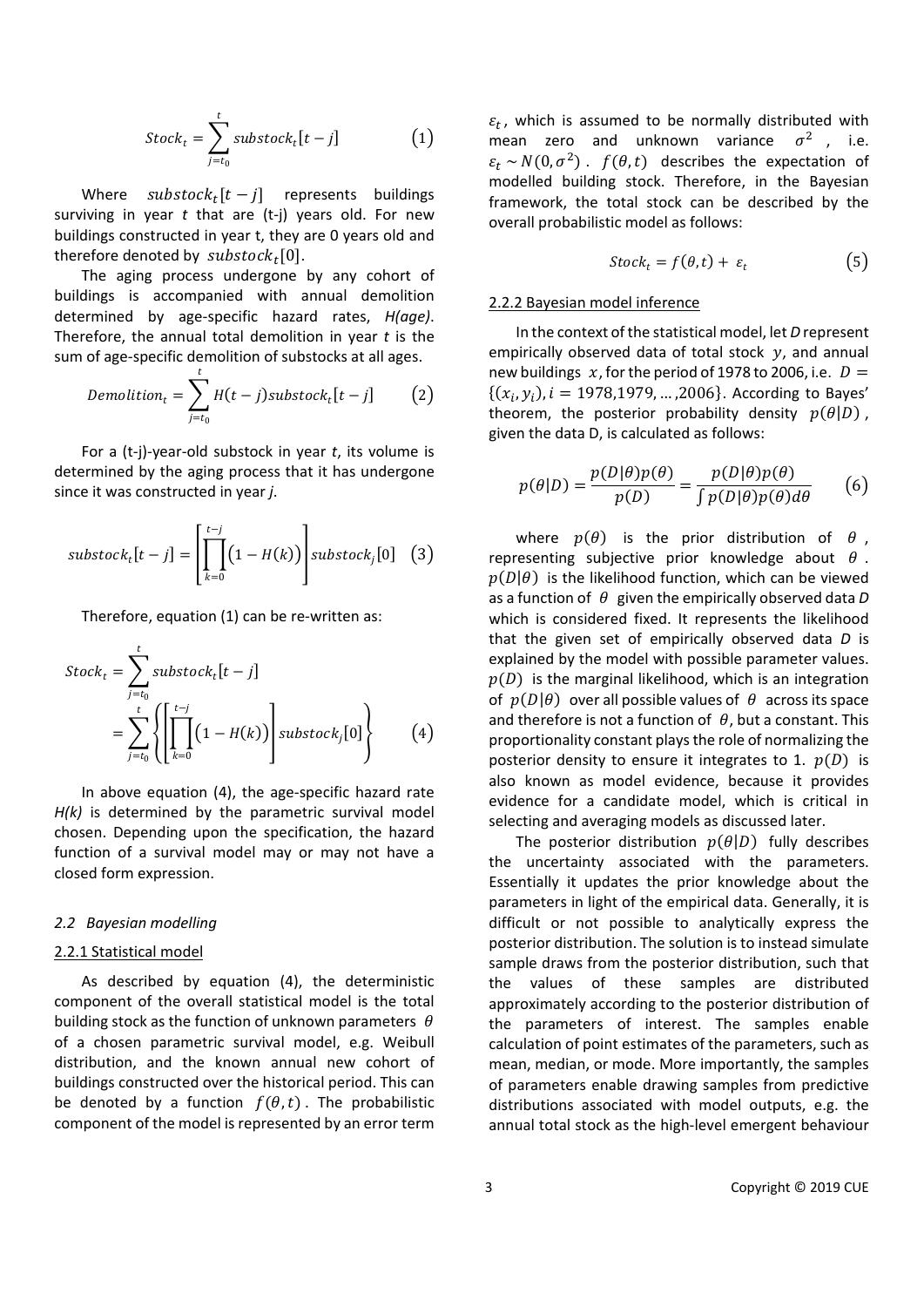of the dynamic building stock model, thus facilitating policy scenario analysis. Methodologically, this is realised using Markov chain Monte Carlo (MCMC) algorithm.

#### 2.2.3 Posterior predictive distribution

With  $p(\theta|D)$ , it is possible to make inferences about the total stock for a given year during the period of 2007 to 2017, an unknown observable denoted as  $\tilde{y}$ , given the known annual new buildings for the same year, denoted as  $x^*$ . This leads to the posterior predictive distribution of  $\tilde{v}$ :

$$
p(\tilde{y}|x^*,D) = \int p(\tilde{y}|x^*,\theta)p(\theta|D)d\theta \qquad (7)
$$

This equation suggests that the posterior predictive distribution is derived by marginalising the likelihood function  $p(\tilde{y}|x^*, \theta)$  over the entire set of parameters, with each point in the space of parameters weighted according to its posterior probability given the empirically observed data.

#### 2.2.4 Bayesian model averaging (BMA)

The above posterior predictive distribution is conditional upon a choice of model M, i.e. a building stock model employing a particular parametric survival model, e.g. Weibull distribution. The equation can be written more explicitly as:

$$
p(\tilde{y}|x^*,M,D) = \int p(\tilde{y}|x^*,\theta,M)p(\theta|D,M)d\theta \qquad (8)
$$

There are multiple choices of parametric survival function, each of which may characterise the dynamics of building stock turnover. Candidates include Weibull, Lognormal, Gamma, etc. Let  $M_k$  denote a building stock turnover model using a plausible survival function k specified by parameter vector  $\theta_k$ , and let  $M = \{M_1, M_2,$ *…., Mk}* denote the model space under consideration. This creates a model ensemble, which, when making predictions, takes into account the uncertainties associated with not only model-specific parameters but also the models per se. Now, the posterior predictive distribution of total building stock for the period of 2007 to 2017,  $\tilde{y}$ , is calculated as:

$$
p(\tilde{y}|x^*,D) = \sum_{k=1}^K p(\tilde{y}|x^*,M_k,D)p(M_k|D)
$$
 (9)

Where  $p(\tilde{y}|x^*, M_k, D)$  is the posterior predictive distribution under model  $M_k$  given data D, and  $p(M_k|D)$ is the posterior model probability (PMP), which is also referred to as model weight. Hence, the posterior distribution of  $\tilde{y}$  predicted by the model ensemble,  $p(\tilde{y}|x^*, D)$ , is effectively the average of the posterior predictive distribution under each candidate model in the model space, weighted by its PMP.

The PMP of model *Mk* can be interpreted as the probability of model  $M_k$  being the true model predicting  $\tilde{y}$ , given the observed data  $D$ , thus reflecting the extent to which *Mk* fits the observations as compared to other candidate models in the model space. PMP is given by:

$$
p(M_k|D) = \frac{p(D|M_k)p(M_k)}{\sum_{j=1}^{K} p(D|M_j)p(M_j)}
$$
(10)

Where  $p(M_k)$  is the prior probability of model  $M_k$ being the true model, allowing the existing prior knowledge about the plausibility of model  $M_k$  to be specified explicitly, and  $p(D|M_k)$  is the marginal likelihood (or model evidence) of model *Mk*, which is given by:

$$
p(D|M_k) = \int p(D|\theta_k, M_k) p(\theta_k|M_k) d\theta_k \qquad (11)
$$

Where  $p(D|\theta_k, M_k)$  is the likelihood of model  $M_k$ given observed data *D*, and  $p(\theta_k|M_k)$  is the prior probability density of the parameters  $\theta_k$  under model  $M_k$ . In fact,  $p(D|M_k)$  is the denominator in the above equation (6) for calculating the posterior probability density of parameters  $\theta_k$  under model  $M_k$ , as given by:

$$
p(\theta_k|D, M_k) = \frac{p(D|\theta_k, M_k)p(\theta_k|M_k)}{\int p(D|\theta_k, M_k)p(\theta_k|M_k)d\theta_k}
$$

$$
= \frac{p(D|\theta_k, M_k)p(\theta_k|M_k)}{p(D|M_k)} \tag{12}
$$

Compared with equation (6), the above equation (12) explicitly applies subscript k to reflect that both the priors of model-specific parameters  $\theta_k$  and the likelihood function of the observed data *D* are conditional on the particular model  $M_k$  in the model space.

Based on the above, the posterior mean of  $\tilde{y}$ , as predicted by the model ensemble, can be calculated as follows: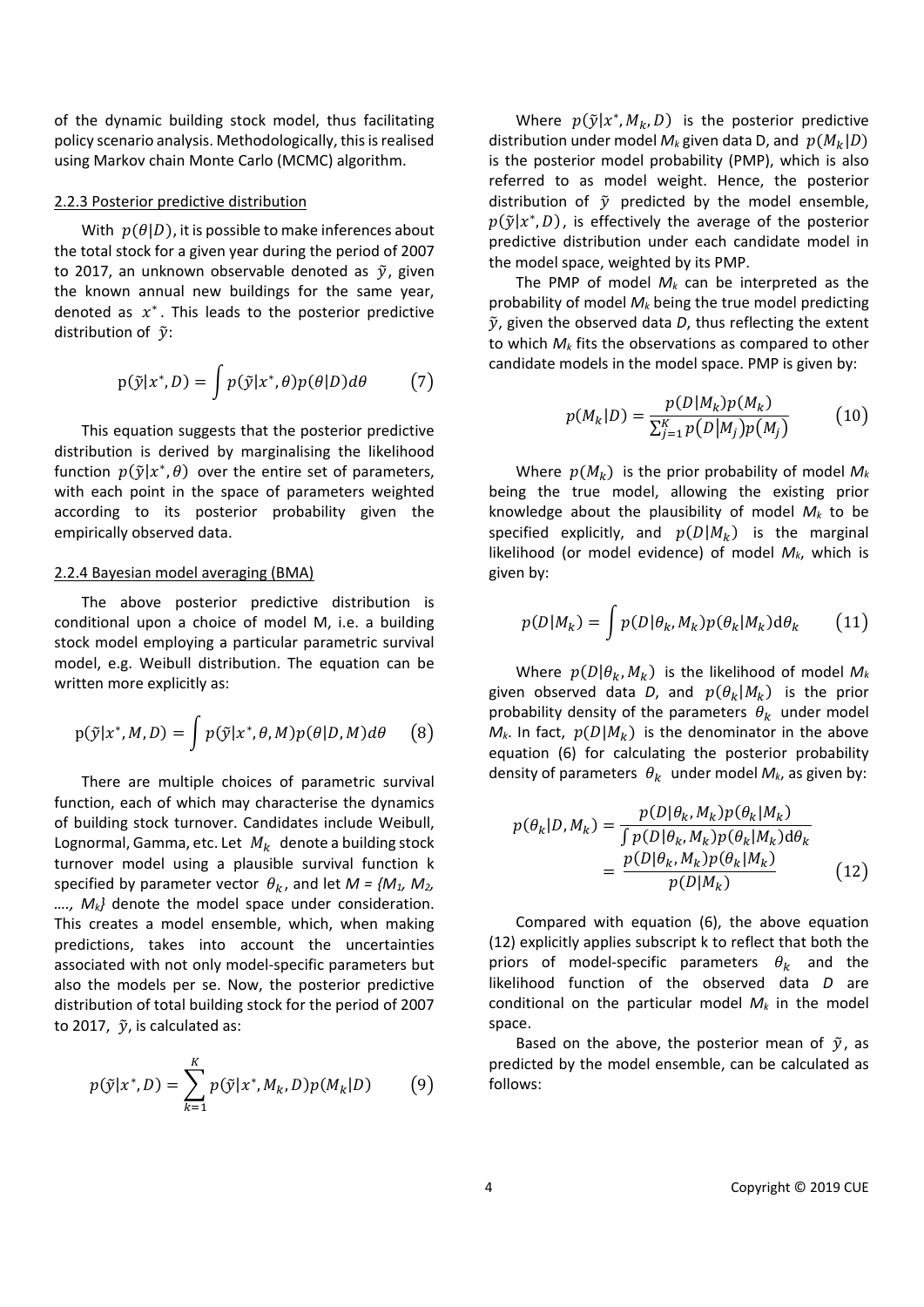$$
E[\tilde{y}|x^*,D] = \sum_{k=1}^{K} E[\tilde{y}|x^*,M_k,D]p(M_k|D)
$$
 (13)

Clearly the model ensemble prediction is essentially the average of individual predictions weighted by the likelihood that an individual candidate model is true given the observed data. BMA model ensemble leads to a more spread posterior distribution of *y* than an individual candidate model does. This avoids the situation where inferences made based on an individual candidate model are overstated and decision-making based on predictions is more risky than expected [6].

#### 2.2.5 Model space

In general, a range of parametric survival distribution functions are available to describe the survival process in various fields [5]. However, literature on survival analysis or lifetime data analysis on buildings is limited. A survey on buildings in the Netherlands found that empirical survival probabilities of buildings were well approximated by Weibull distribution [7]. Miatto et al. [8] tested various PDFs and found that the lognormal

distribution offered the best fit to lifespans of buildings in Nagoya and Wakayama, Japan, where buildings were short-lived, with average lifespans shorter than 30 years. Zhou et al [4] applied the Weibull distribution to approximate lifetime uncertainties of Chinese urban residential buildings. From an economic perspective, buildings can be regarded as a type of capital asset, hence building stock can be regarded as capital stock [7]. Hence, a range of PDFs that have been used as a proxy for service lives and retirement/discard patterns of capital stocks may be applied to buildings, such as lognormal, Weibull, Gamma, and so on [7,9,10].

In this paper, the distribution functions used for approximating the lifetime distribution of Chinese urban residential buildings are Weibull, Lognormal, Loglogistic, Gamma and Gumbel distributions. Each distribution characterises the turnover dynamics of the building stock, thereby representing a candidate model  $M_k$  in the model space *M*. The PDFs of these distributions are given in Table 1. Specifying the PDF of a distribution allows the CDF, survival function and hazard function of the distribution to be ascertained.

| Model       | <b>Probability density function</b>                                                                                                                                                                                                                | <b>Parameters</b>                                 | <b>Priors</b>                                                           |
|-------------|----------------------------------------------------------------------------------------------------------------------------------------------------------------------------------------------------------------------------------------------------|---------------------------------------------------|-------------------------------------------------------------------------|
| Weibull     | $f(x) = \left(\frac{\alpha x^{\alpha-1}}{\lambda^{\alpha}}\right) e^{-\left(\frac{x}{\lambda}\right)^{\alpha}}$                                                                                                                                    | Shape $\alpha > 0$<br>Scale $\lambda > 0$         | $\alpha \sim \text{uniform}(1,10)$<br>$\lambda \sim$ uniform(1,100)     |
| Lognormal   | $f(x) = \frac{1}{x\sqrt{2\pi}\sigma'}e^{-\frac{1}{2} \left[\frac{lnx-\mu'}{\sigma'}\right]^2}$<br>$\mu = \ln \left[ \frac{\mu^2}{\sqrt{\sigma^2 + \mu^2}} \right]$ , $\sigma' = \sqrt{\ln \left[ 1 + \left( \frac{\sigma}{\mu} \right)^2 \right]}$ | Mean $\mu > 0$<br>Standard deviation $\sigma > 0$ | $\mu \sim$ uniform(1,100)<br>$\sigma \sim \text{uniform}(1,100)$        |
| Loglogistic | $f(x) = \frac{e^{\frac{\ln(x) - \mu}{\sigma}}}{\frac{\ln(x) - \mu}{\sigma}}$<br>$\sigma x(1+e^{\frac{\text{Im}(x)}{x}})$                                                                                                                           | Scale $\mu > 0$<br>Shape $\sigma > 0$             | $\mu \sim \text{uniform}(1,100)$<br>$\sigma \sim \text{uniform}(1,100)$ |
| Gamma       | $f(x) = \frac{1}{\lambda \Gamma(\alpha)} \left(\frac{x}{\lambda}\right)^{\alpha-1} e^{-\frac{x}{\lambda}}$                                                                                                                                         | Scale $\lambda > 0$<br>Shape $\alpha > 0$         | $\lambda \sim$ uniform(1,100)<br>$\sigma \sim \text{uniform}(1,100)$    |
| Gumbel      | $f(x) = \frac{1}{\sigma} e^{-\left(\frac{x-\mu}{\sigma}\right)} e^{-e^{-\left(\frac{x-\mu}{\sigma}\right)}}$                                                                                                                                       | Scale $\mu > 0$<br>Shape $\sigma > 0$             | $\mu \sim \text{uniform}(1,100)$<br>$\sigma \sim \text{uniform}(1,100)$ |

## Table 1: Candidate survival distribution functions

#### 2.2.6 Model priors and model parameter priors

Prior probabilities of models reflect the prior knowledge, or belief, that a specific model is the true model in the domain concerned. Whilst informative priors are expected to benefit model development and improve predictive performance, often non-informative priors have to be used due to little prior knowledge about the relative plausibility of the models considered. As a simple but reasonable neutral choice, it can be assumed that all candidate models in the model space are equally likely a priori. This means applying an uniform distribution over the model space, so that  $p(M_i) =$  $\frac{1}{K}$ , f or  $j = 1, 2, ..., K$ . No model is considered more likely a priori than any other one. The consideration is to let the observed data carry all the information. This is the most commonly adopted practice in defining model priors in BMA settings [6]. On this basis, the afore-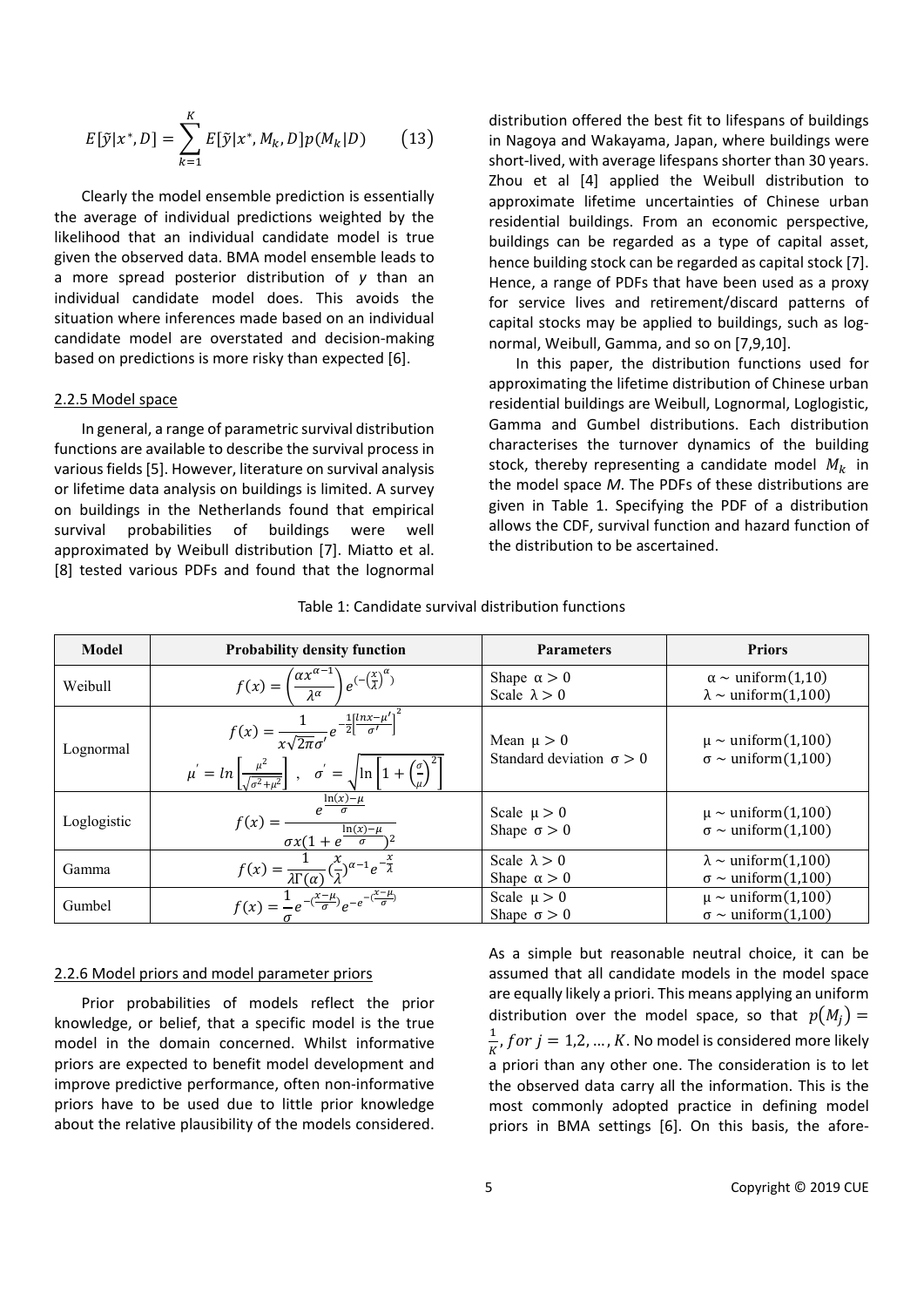mentioned 5 distributions are assumed to have the equal prior probability equal to 0.2. This leads to the prior model probabilities being cancelled out and the PMP of a candidate model being proportional to its evidence, i.e. marginal likelihood.

The same consideration is applied to defining prior distributions of model-specific parameters. For any of the five candidate models, there is little prior information about its model-specific parameters. Hence it is straightforward to specify non-informative priors so as to allow the posteriors to be informed by data. As shown in Table 1, the priors of the model-specific parameters are all assumed to be uniformly distributed over their reasonable ranges in the context of generally short lifetimes of urban residential buildings in China.

#### 2.2.7 MCMC and posterior distribution calculation

MCMC is used to simulate the posterior distribution of a model-specific parameters. The principle is to draw values of a parameter vector  $\theta$  from approximate distribution and then correct those draws to better approximate the target posterior distribution. Sampling is performed iteratively in such a way that at each step of the process it is expected that draws are made from a distribution that becomes closer to the target posterior distribution [11]. The sampling process is sequential and the draws create an ergodic Markov chain, which, after a large number of iteration steps, evolves through the parameter space, becomes stationary and converges to the target posterior distribution. Subsequent model inference can be made based on samples from this process much as based on samples from the target posterior distribution [12].

This study uses the Metropolis-Hastings algorithm, which is well established amongst available MCMC algorithms. At the start of iteration t, a candidate vector  $\theta^*$  is generated from  $\theta^{(t-1)}$  through a proposal distribution  $f(\theta^*|\theta^{(t-1)})$ , which is also known as a jumping distribution. The probability of  $\theta^*$  being accepted to become  $\theta^{(t)}$  is:

$$
r = min\left\{1, \frac{p(\theta^*|data)}{p(\theta^{(t-1)}|data)} / \frac{f(\theta^*|\theta^{(t-1)})}{f(\theta^{(t-1)}|\theta^*)}\right\}
$$
(14)

The acceptance probability r means that if the result is higher than 1, *r* is set to 1, the candidate  $\theta^*$  is

accepted and the transition from  $\theta^*$  to  $\theta^{(t)}$  is made. Otherwise, if the result is lower than 1, the candidate  $\theta^*$ is accepted with probability equal to *r* and rejected with probability equal to *1-r*. When accepted, the transition from  $\theta^*$  to  $\theta^{(t)}$  is made. When rejected, no move at iteration *t* is made, hence  $\theta^{(t)} = \theta^{(t-1)}$ , meaning that the chain is updated using the current value.

The proposal distribution  $f(·)$  is chosen to be a random walk proposal, where  $\theta^*$  is selected by taking a random perturbation  $\varepsilon$  around the current value  $\theta^{(t)}$ , i.e.  $\theta^* = \theta^{(t)} + \varepsilon$ . The random vector  $\varepsilon$  is drawn independently of  $\theta^{(t)}$  and centered on zero. As a common setting, *ε* is a normal distribution with mean zero and variance set to obtain efficient jumping algorithm [11]. In this regard, this study tunes the algorithm by using adaptive sampling, which generates new candidate parameters with a proposal covariance matrix that is estimated from the covariance matrix of the parameters generated so far, with a scaling factor of 2.42/d, where d is the number of parameters [13].

# 2.2.8 Marginal likelihood calculation

Generally, the marginal likelihood is not analytically tractable and therefore has to be approximated using numerical methods. Typical Monte Carlo sampling methods include naïve Monte Carlo, Importance Sampling (IS), Harmonic Mean (HM), Generalised HM, and Bridge Sampling. The Naïve Monte Carlo is straightforward and in principle unbiased, but numerically inefficient and unstable if the posterior distribution is peaked relative to the prior method. IS may overcome these issues by having an importance density with fatter tails than the posterior distribution. HM uses the posterior distribution as the importance density. This results in the marginal likelihood being equal to the posterior harmonic mean of the likelihood. Despite its convenience and popularity, HM has been criticized extensively due to numerical instabilities and overestimation of the marginal likelihood. Generalised HM, a more stable version of HM, can be viewed as the reciprocal IS. Thus, for the reason analogous to IS, this method also requires the importance density to be finetuned to avoid unbounded variance. Specifically, it requires importance density to have thinner tails than the posterior distribution. Bridge Sampling is a general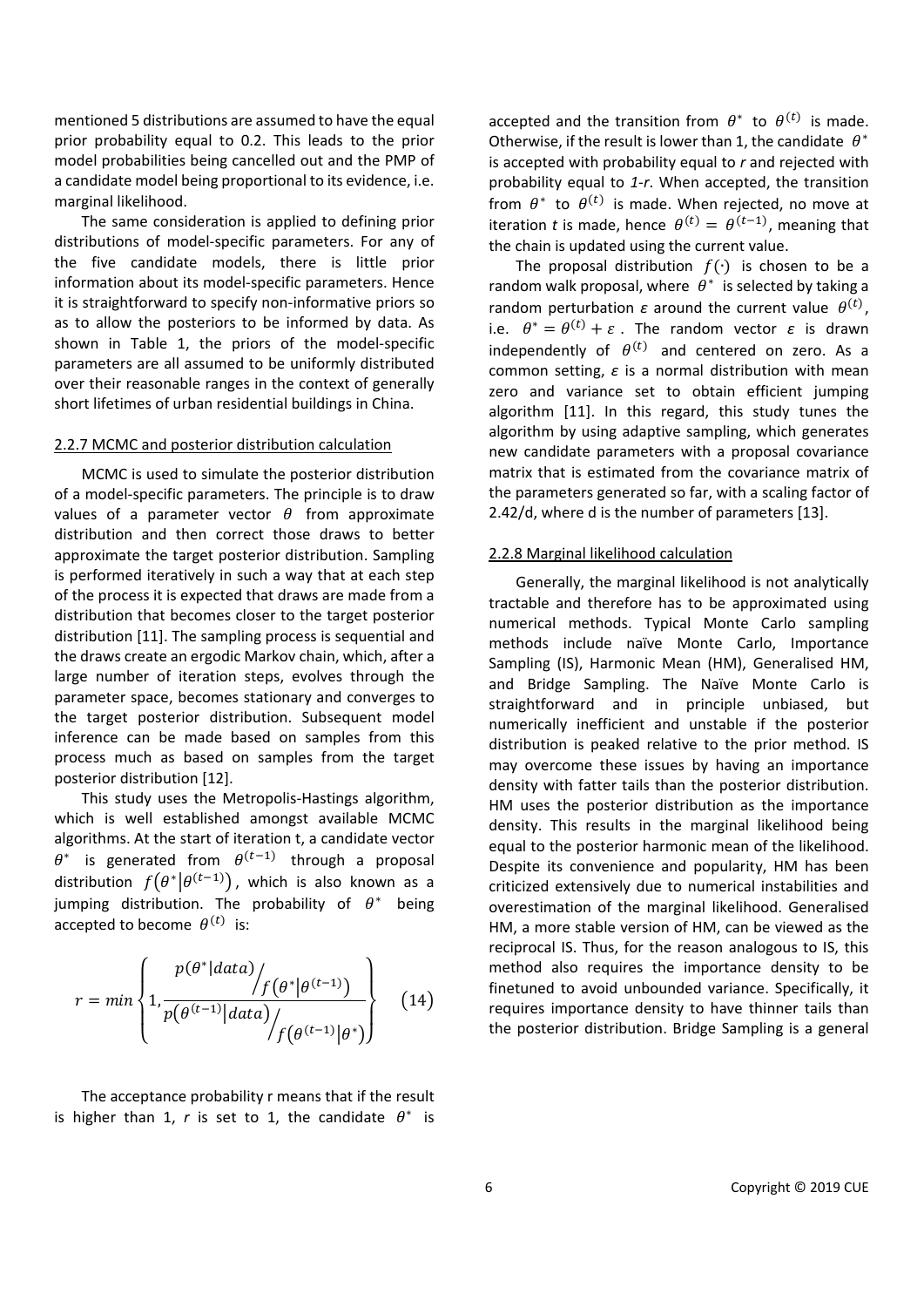

Figure 1: 95% Credible interval of BMA ensemble's posterior prediction of total building stock

case of the afore-mentioned methods. It is more robust to tail behaviours of the proposal distribution (conceptually similar to importance density) relative to posterior distribution and thus avoids large or even infinite variances of estimators [14]. This study uses Bridge Sampling to approximate the marginal likelihood of each of the five candidate models.

## **3. RESULTS AND DISCUSSION**

Based on the methodology elucidated above, the posterior distributions of model-specific parameters of each candidate model,  $p(\theta_k|D, M_k)$ , were obtained using official statistics on total stock of urban residential buildings up to 2006. The primary data sources included China Statistical Yearbook and MOHURD's Statistical Communique on Urban Housing. Then, the evidence of each candidate model, i.e. the marginal likelihood, was numerically estimated using bridge sampling technique, and the PMP was calculated (Table 2).

| Table 2: Prior and posterior probabilities of models |  |  |  |
|------------------------------------------------------|--|--|--|
|------------------------------------------------------|--|--|--|

| Model       | Prior | <b>PMP</b> |
|-------------|-------|------------|
| Weibull     | 0.2   | 0.219      |
| Lognormal   | 0.2   | 0.25       |
| Loglogistic | 0.2   | 0.096      |
| Gamma       | 0.2   | 0.42       |
| Gumbel      | በ 2   | 0.015      |

With each candidate model, the posterior predictive distribution of total stock over the period of 2007 to 2017,  $\tilde{y}$ , was obtained through running the probabilistic stock turnover model using the posterior distributions of model-specific parameters, i.e.  $p(\theta_k|D, M_k)$ , and official statistics on annual new construction from 2007 to 2017. The posterior distribution of  $\tilde{y}$  predicted by the BMA model ensemble is the PMP-weighted average

of the posterior predictive distribution of  $\tilde{y}$  under each candidate model in the model space. Operationally this was obtained by drawing samples from model-specific predictions with probabilities equal to the PMPs and then combining the samples. Figure 1 shows the 95% credible interval of posterior prediction of total stock by the BMA model ensemble. As expected, the total stock size was characterised by a continuously ascending pattern over time. The mean of the credible interval increased by 33% over eight years from 17.7 billion m2 in 2010 to 23.6 billion m2 in 2017. Clearly the line representing the mean of credible interval exhibits a good fit with the estimate by the Annual Report on China Building Energy Efficiency [1], which was developed by Tsinghua University Building Energy Research Centre (THUBERC) and is widely recognised as an authoritative report on the overall situation of building energy in China.



Figure 2: Posterior predictive distribution of size of total stock in 2017 (unit: 100 million  $m^2$ )

Compared with a single point, deterministic estimate of annual stock size, the BMA approach taken by this study produces a profile for annual stock size, i.e. the posterior predictive distribution (Figure 2). This probabilistic estimate of annual stock size captures both models' and the model-specific parameters' uncertainties. Having depicted all possible pathways of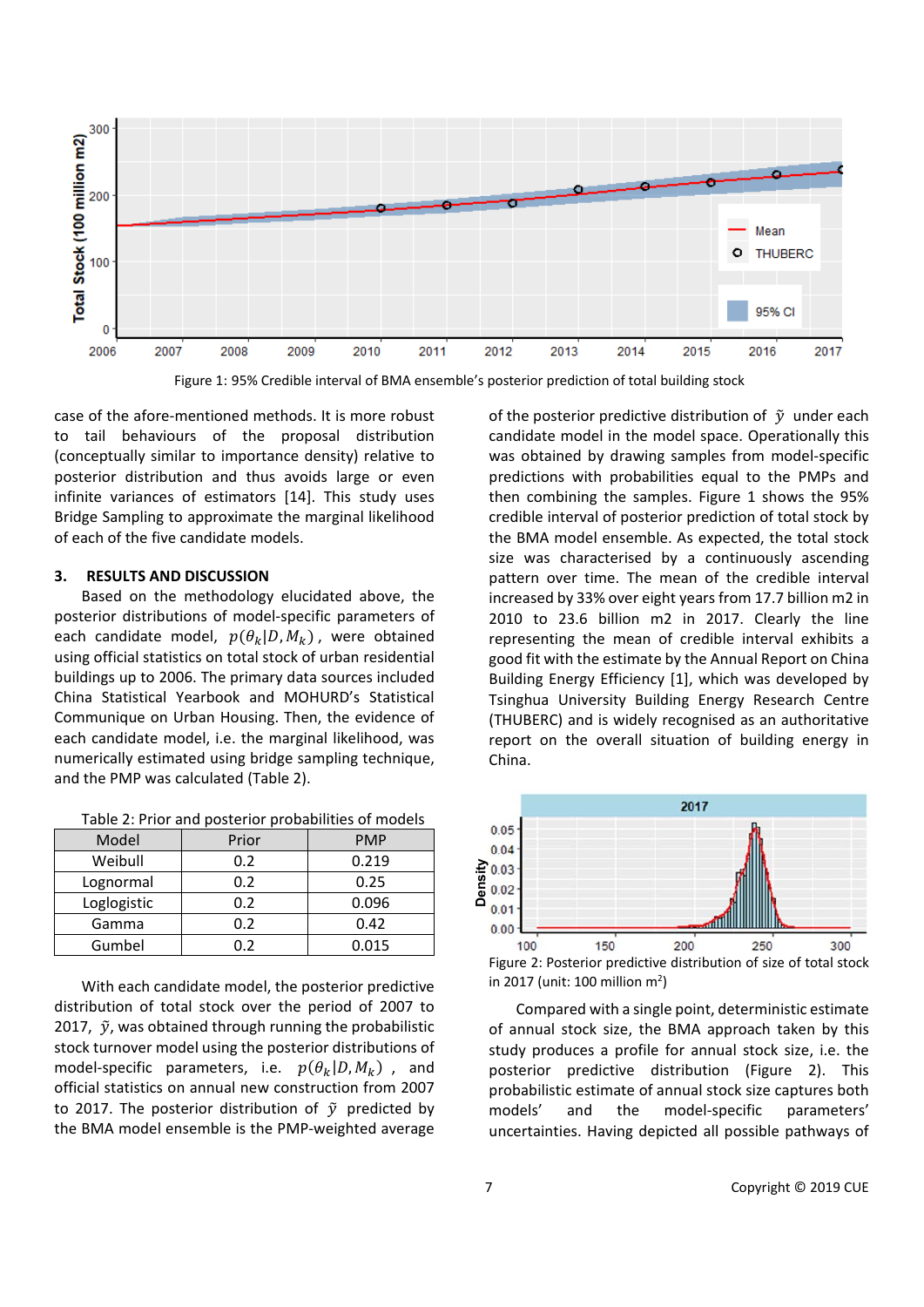stock evolution, it provides a full distribution of existing stock size per year and therefore helps to improve the reliability and robustness of not only the estimate of existing stock, but also the forecasting of future total stock which is a function of the existing stock and the underlying survival models and parameters.





Furthermore, the dynamic building stock turnover model developed by this study offers additional insights into the composition of building stock through explicitly modelled building aging process. For each parameter vector in the parameter space of a candidate model in the mode space, the annual total stock is disaggregated into age-specific substocks, each of which goes through an aging process subject to age-specific demolition rate determined by the hazard function specified by this particular parameter vector of this particular candidate model. For each year, the substock of new buildings constructed in this year and the substocks of existing buildings at various ages that remain in use collectively create the age profile of the entire stock. For the year after, the stock's age profile is updated due to new construction, aging and demolition. These on-going dynamics, which result in the turnover of the overall stock and detailed representation of age-specific substocks, are fully captured in the dynamic model and, more importantly, are further characterised

probabilistically by the BMA model ensemble through the posterior distributions of model-specific parameters and PMPs of candidate models. This allows to obtain the full distribution of each age-specific substock in any given year. Figure 3 shows the posterior predictive distributions of substocks aged 10, 15, 20 and 25 within the total stock in 2017.

The BMA model ensemble and its results have significant implications for the energy consumption and carbon emissions of buildings. Firstly, the possible lifetime distribution profile specified by a parameter vector in the parameter space of a candidate model enables explicit estimate of annual new construction and demolition, which are fundamental to quantifying the initial and demolition embodied energy and carbon per year. Secondly, model granularity at the level of agespecific sub-stocks offers a detailed representation of buildings' heterogeneity with respect to operational energy performance, which is expected to improve due to stringent design codes and technological advances. Thirdly, more importantly, the ability to model the temporal stock dynamics integrates embodied and operational dimensions of building energy and carbon. By simultaneously investigating both dimensions, it is possible to explore their importance relative to each other in the context of future building sectoral developments in green building materials, strengthening design codes for new buildings, and scaling up energyrelated retrofits of existing buildings. This presents a fuller picture of stock-level lifecycle energy and carbon.

Across the three dimensions, the uncertainties associated with model-specific parameter vectors and candidate models, as fully captured by the BMA model ensemble, along with uncertainties of other parameters and input variables needed for modelling energy, can be propagated into the emergent stock-level outputs, such as annual total embodied energy and annual total operational energy of total stock. The full Bayesian approach and the resultant probabilistic distribution of stock-level outputs can mitigate the risk of potential over- or under-estimate that would otherwise be more likely to be produced by deterministic models. This creates a powerful modelling framework with enhanced robustness and reliability, thereby allowing for more effectively experimenting and analysing policies aiming to decarbonise buildings in the broader context of peaking China's economy-wide emissions by 2030.

#### **4. CONCLUSIONS**

This paper presents a statistical model to estimate total stock size of urban residential buildings in China, for